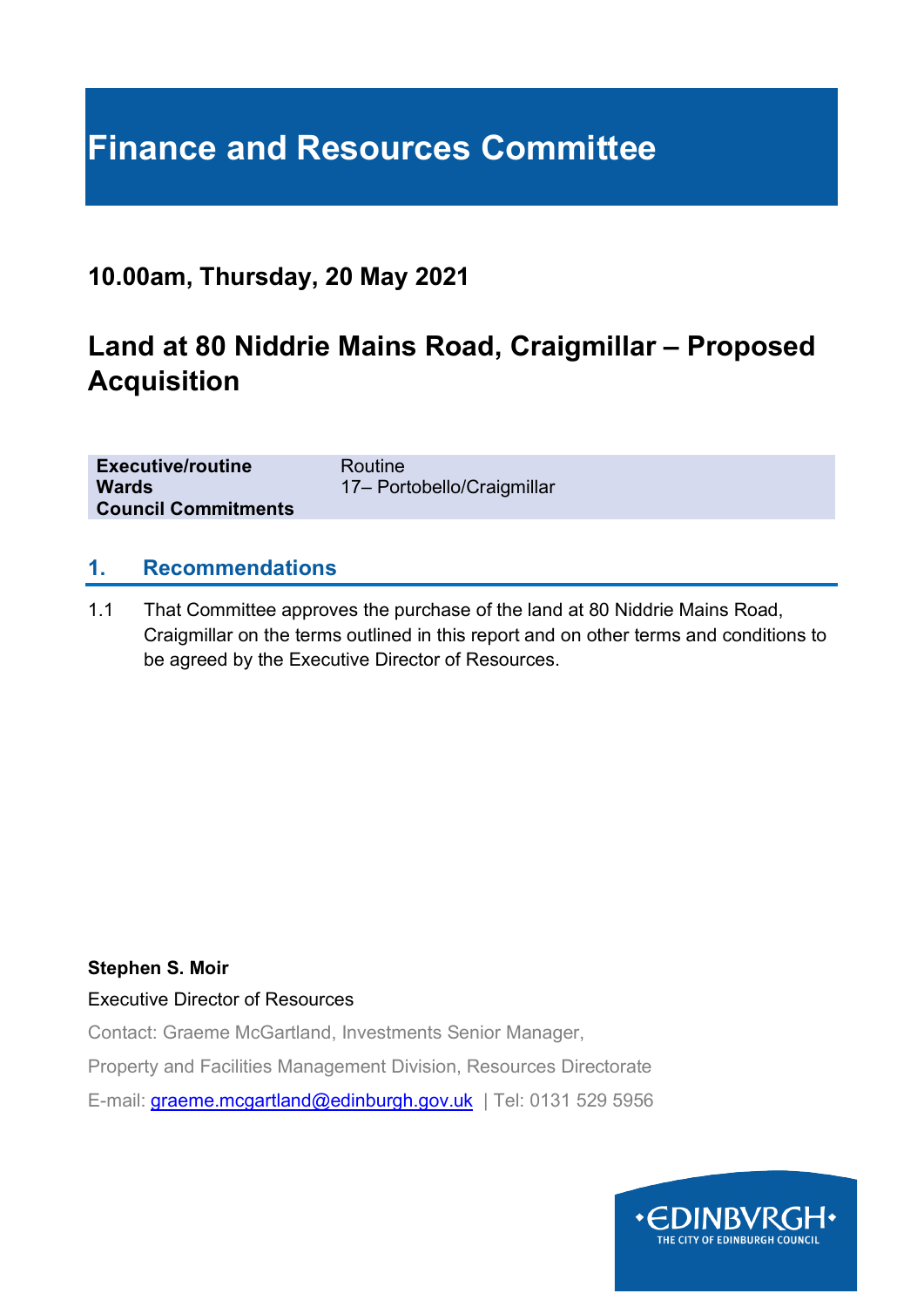**Report**

## **Land at 80 Niddrie Mains Road, Craigmillar – Proposed Acquisition**

#### **2. Executive Summary**

2.1 The land at 80 Niddrie Mains Road is adjacent to the Council owned building formerly used as the East Local Office. This report seeks approval to acquire the land to assist with the redevelopment of the wider site for a mix of affordable housing and ground floor commercial uses in line with wider regeneration objectives.

#### **3. Background**

- 3.1 The Council owns the majority of an area of land on the South side of Niddrie Mains Road, opposite the new locality office building. The main building on this land, which used to be the East Local Office Building, is owned by the council and currently leased out to commercial businesses and there is one unit within the building, 84 Niddrie Mains Road, which is in private ownership. The Council ownership is shaded blue on the plan attached as Appendix 1.
- 3.2 There is an area of land, extending to approximately 0.1 hectares (0.25 acres) as shown outlined in red on the plan, located to the south-west of the former East Local Office Building, which is also in private ownership.
- 3.3 The regeneration of Craigmillar has taken place over several years based on the principles of the Craigmillar Urban Design Framework which sets out the strategy and desire to see this area redeveloped in a cohesive way. Whilst a number of new housing developments have been delivered by the Council, housing associations and private developers, further development is needed to complete the regeneration of the area around the "high street".
- 3.4 The owner of the land at 80 Niddrie Mains Road initially indicated a desire to develop 8 flats but planning permission was refused for a residential scheme on the site in isolation. After discussions with the landowner, a plan has been developed in partnership that would enable the practical phased redevelopment of the former local office site and surrounding land. The Council how has an opportunity to acquire the third-party interest to achieve that outcome.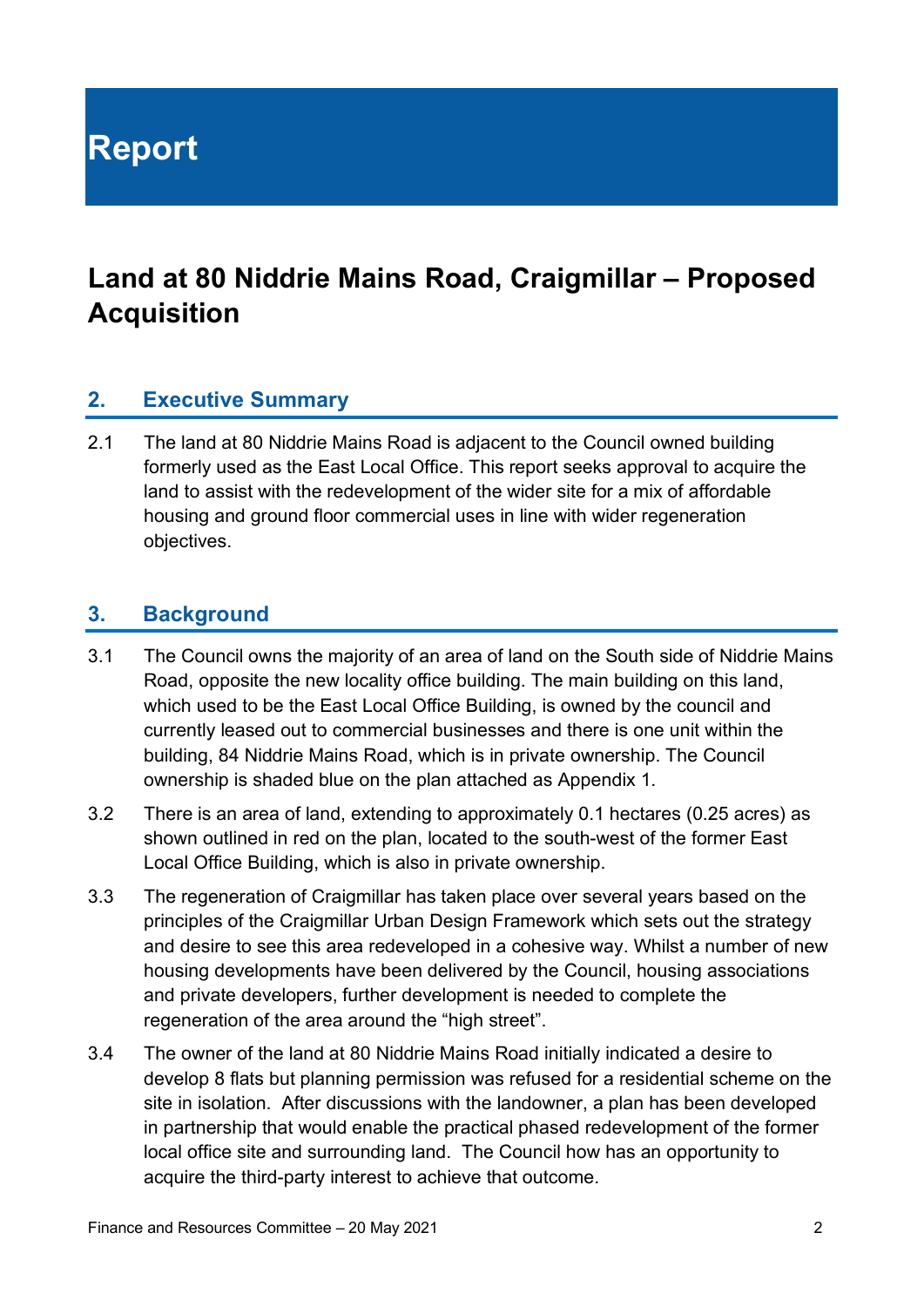#### **4. Main report**

- 4.1 To assist with the negotiations to purchase the land, the Council instructed an independent valuation of the site based on the landowners revised development plans for 8 residential units.
- 4.2 The valuation produced a land value of £300,000 noting that given "the Council's wider landholdings in the immediate vicinity and the Council's ongoing involvement in the wider regeneration of Craigmillar, we have given consideration to the potential for a special purchaser situation to arise should the Council attempt to purchase the site".
- 4.3 An independent valuation instructed by the purchaser has reported a figure of £350,000. Subsequently the landowner made an offer to sell the land to the Council at this level. Based on the strategic sense in acquiring the site and the special purchaser interest of the Council it is recommended to purse a purchase at this level
- 4.1 The purchase has been agreed on the following terms:
	- Subjects Land at 80 Niddrie Mains Road;
	- Vendor: Private individual:
	- **Price:**  $£350,000$  (plus LBTT);
	- Costs: CEC to meet the seller's reasonable legal costs

#### **5. Next Steps**

5.1 Subject to Committee approval, the Council Solicitor will be instructed to progress the purchase of the property.

#### **6. Financial impact**

6.1 The purchase price, including LBTT, will be funded by the Housing Revenue Account.

#### **7. Stakeholder/Community Impact**

7.1 Ward members have been made aware of the recommendations of the report.

#### **8. Background reading/external references**

8.1 Not applicable.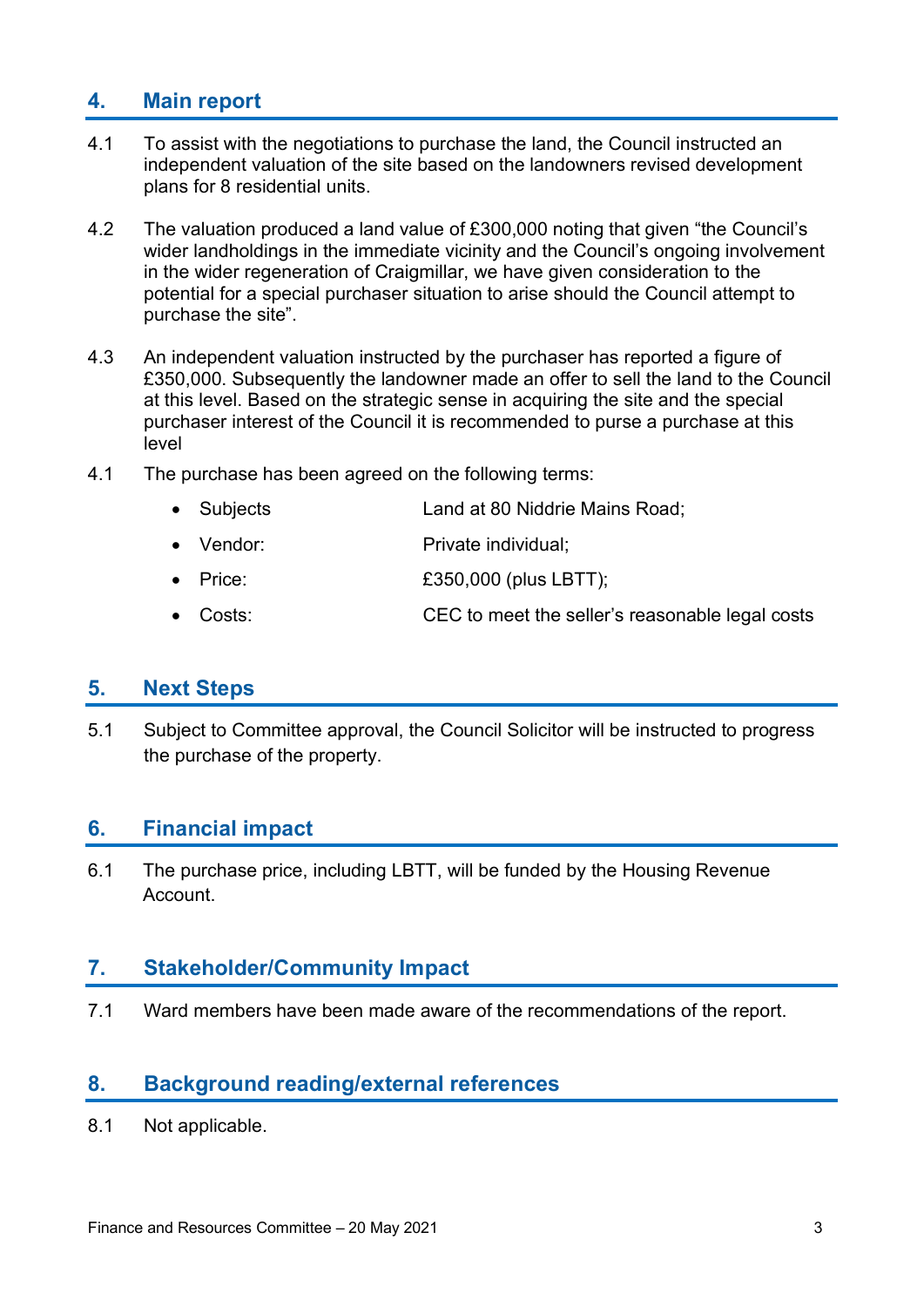### **9. Appendices**

9.1 Appendix 1 – Location Plan